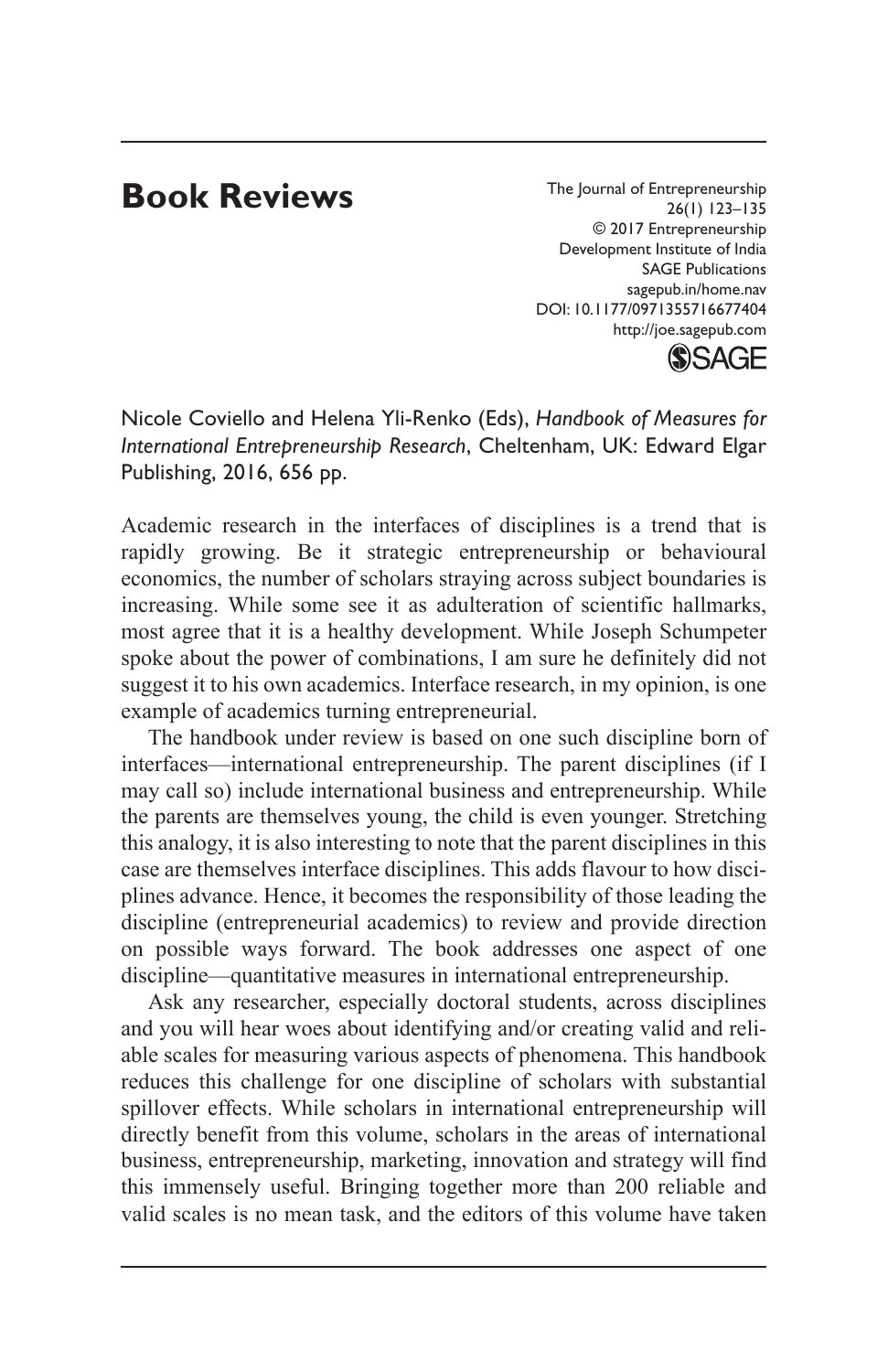over 4 years to make it happen. Once again, the potential of doctoral students has been explored and exploited, with ambidexterity by seasoned senior academics.

This handbook differs from traditional handbooks in a unique way. While most handbooks provide a review of a chosen field, this provides a rather comprehensive compilation of measures used in an emerging domain. The editors' introduction details the method used to arrive at the final list of more than 200 scales. The scientific approach and the care exerted by the editors are seen both in the description of the process and in the outcome. The doctoral students who contributed to the creation of this handbook seem to be rich storehouses of information themselves. I am not sure of many doctoral students who gain opportunities to go deeply into their disciplines in such a focused manner. It is a delight to know such things are possible. Research councils across the world, which fund projects in the sciences and humanities, can learn on experimental projects such as these when deciding new project grants.

The measures presented are all multi-item scales. The editors and their team have ensured that all scales included in the handbook have a theoretical/conceptual base, are an outcome of some scaling procedures, have reliability and/or validity estimates and have been used or created from the above-identified domains of interest. These strict measures seem to have been applied on a rather comprehensive base of literature (820 measures from 316 journals) and make the outcome more robust, valid and reliable in itself. The measures are grouped into eight general topic areas: individual-level influences, firm- and team-level influences, external environmental influences, relationships, networks and social capital, organisational learning, capabilities, orientations and strategy and performance and innovation outcomes. The general topic areas chosen cover a wide range that researchers use to come up with variables. It is always difficult for scholars to identify alternate aspects/measures when dealing with difficult variables. This grouping makes it easy for researchers to look at alternate aspects/scales for similar measures. For example, researchers have many scales for measuring international entrepreneurial proclivity, market orientation and innovation, amongst others.

The editors have evolved a template to present every scale. This makes it easy to use and particularly re-use the handbook. Every scale contains the following sections: construct description, source, development, sample, validity, scores, references and measure. The construct and the description sections provide the definition of the concepts for which measures are being used and also aspects of the scale itself. The most useful aspect of this handbook is that the actual scales are